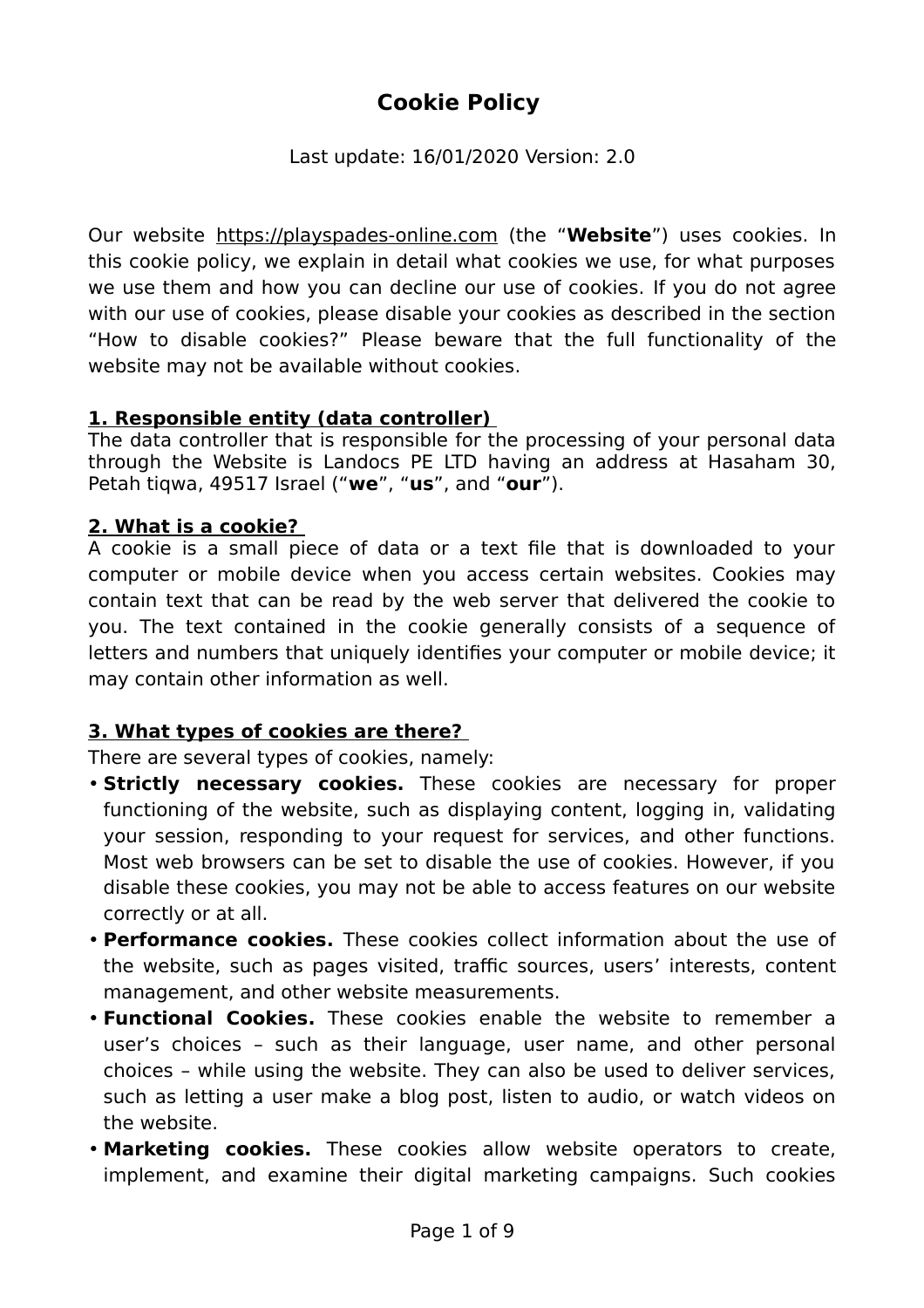allow them to reach the right customers, analyse the productivity of their marketing campaigns, and offer you personalised advertisement.

- **Advertising or targeting cookie**s. These cookies are usually placed and used by advertising companies to develop a profile of your browsing interests and serve advertisements on other websites that are related to your interests. You will see less advertising if you disable these cookies.
- **Session Cookies.** These cookies allow websites to link the actions of a user during a browser session. They may be used for a variety of purposes, such as remembering what a user has put in their shopping cart as they browse a website. Session cookies also permit users to be recognized as they navigate a website so that any item or page changes they make are remembered from page to page. Session cookies expire after a browser session; thus, they are not stored long term.
- **Persistent cookies.** These cookies are stored on a user's device in between browser sessions, which allows the user's preferences or actions across a site (or, in some cases, across different sites) to be remembered. Persistent cookies may be used for a variety of purposes, including remembering users' choices and preferences when using a website or to target advertising to them.

### **4 . Cookie consent**

When you visit the website for the first time, we may ask you to provide us with your consent to our use of cookies via a cookie consent banner. If you do not provide your consent to our use of all cookies, we may serve you technical cookies only that are strictly necessary to ensure the proper functioning of the Website. The use of such cookies does not require your consent. Please note that we may not be able to provide you with the best possible user experience if not all cookies are enabled. By accepting all cookies, you are giving us, and third parties we partner with, permission to place, store, and access some or all the cookies described below on your computer.

#### **5. What cookies do we use and for what purposes?**

We use a few types of cookies on the Website. In general we use cookies for: • Identifying the areas of our Website that you have visited;

- Personalising content that you see on our Website
- Our Website analytics;
- Re-marketing our products or services to you;
- Remembering your preferences, settings, and login details;
- Targeted advertising and serving ads relevant to your interests;
- Affiliate marketing;
- Allowing you to post comments; and
- Allowing you to share content with social networks.

The table below provides an overview of cookies used by us on the Website, including their purpose and expiration time.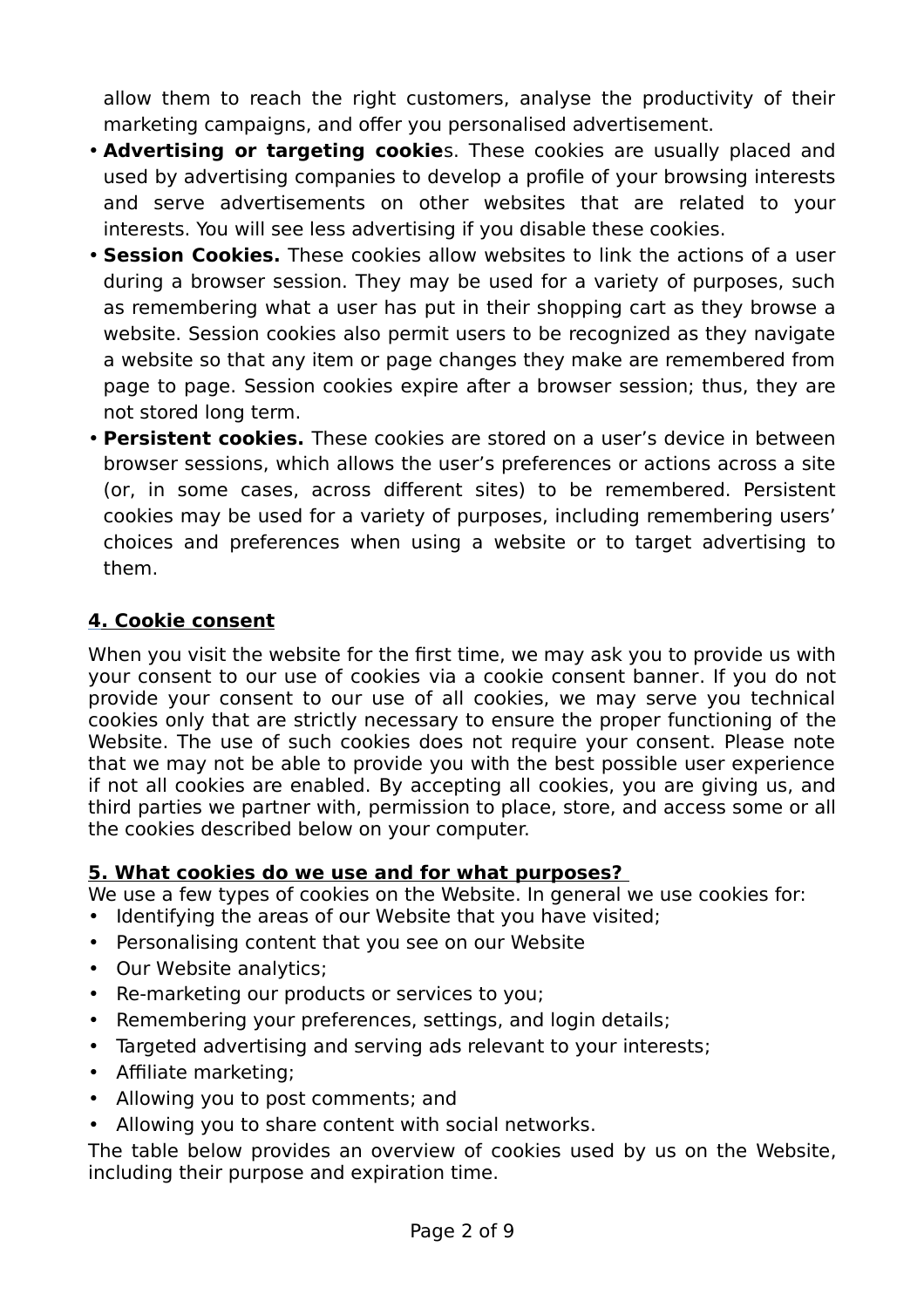#### **Strictly necessary cookies**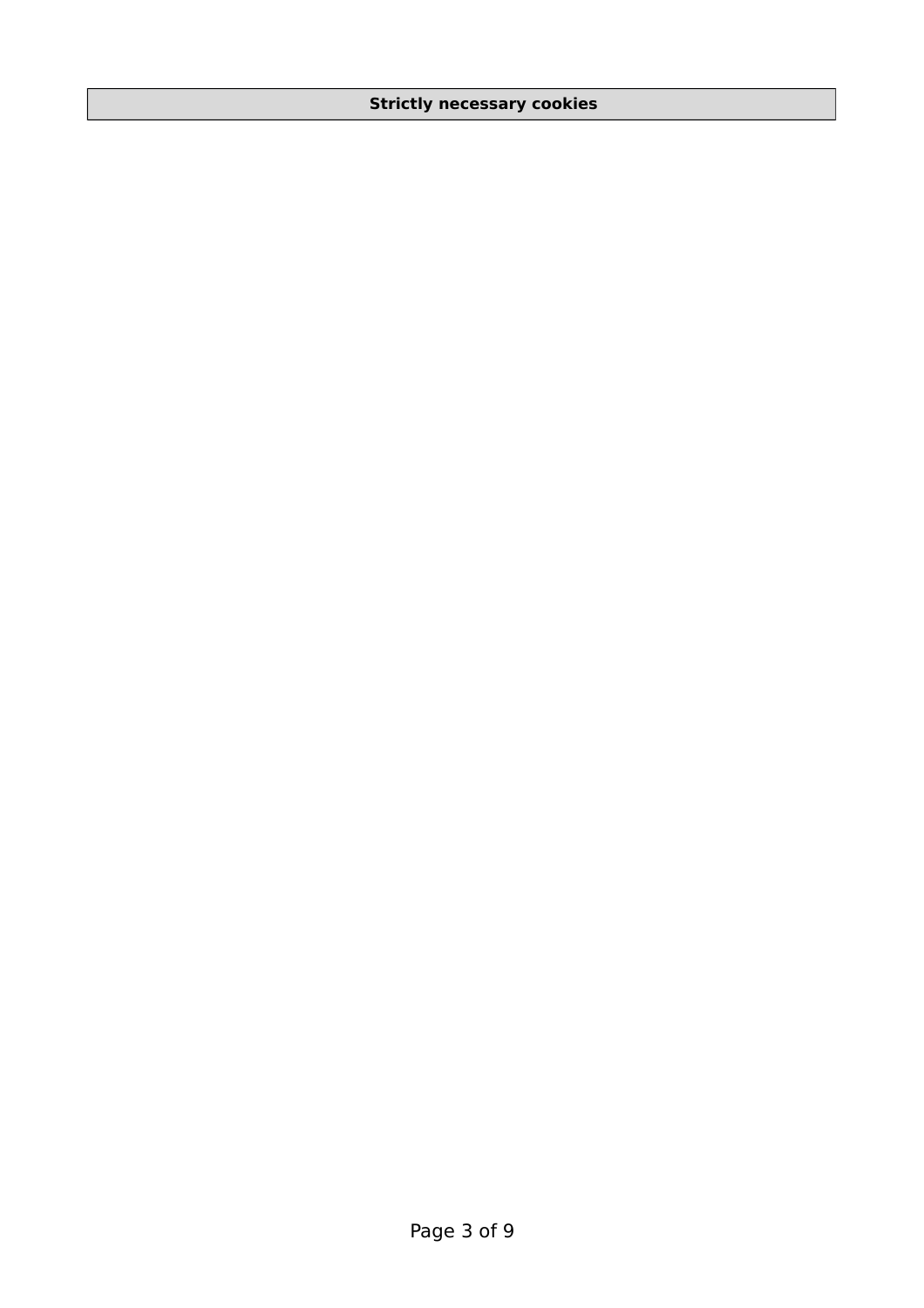| <b>Name</b>               | <b>Type</b>                       | Provider/co<br>ntroller | <b>Expiratio</b><br>n | <b>Purpose</b>                                                                                                                                                                                                                                             |  |  |  |  |
|---------------------------|-----------------------------------|-------------------------|-----------------------|------------------------------------------------------------------------------------------------------------------------------------------------------------------------------------------------------------------------------------------------------------|--|--|--|--|
| <b>Audit</b>              | Third-party<br><b>HTTP</b> cookie | rubiconproje<br>ct.com  | 1 year                | The cookie determines whether the<br>visitor has accepted the cookie<br>consent box. This ensures that the<br>cookie consent box will not be<br>presented again upon re-entry.                                                                             |  |  |  |  |
| <b>Statistics cookies</b> |                                   |                         |                       |                                                                                                                                                                                                                                                            |  |  |  |  |
| <b>Name</b>               | <b>Type</b>                       | Provider/co<br>ntroller | <b>Expiratio</b><br>n | <b>Purpose</b>                                                                                                                                                                                                                                             |  |  |  |  |
| qca                       | First-party<br><b>HTTP</b> cookie | We                      | 1 year                | The cookie collects data on the<br>user's visits to the Website, such as<br>the number of visits, average time<br>spent on the Website and what<br>pages have been loaded with the<br>purpose of generating reports for<br>optimising the Website content. |  |  |  |  |
| _ga                       | First-party<br><b>HTTP</b> cookie | We                      | 2 years               | The cookie is used to set a unique<br>ID that is used to generate<br>statistical data on how you use the<br>Website.                                                                                                                                       |  |  |  |  |
| _gat                      | First-party<br><b>HTTP</b> cookie | We                      | 1 day                 | The cookie is used by Google<br>Analytics to throttle request rate.                                                                                                                                                                                        |  |  |  |  |
| _gid                      | First-party<br><b>HTTP</b> cookie | We                      | 1 day                 | The cookie is used to set a unique<br>ID that is used to generate<br>statistical data on how you use the<br>Website.                                                                                                                                       |  |  |  |  |
| loc                       | Third-party<br><b>HTTP</b> cookie | gumgum.co<br>m          | 29 days               | The cookie is used in context with<br>the share-button toolbar. It<br>determines which and how many<br>share-buttons are show n to the<br>visitor.                                                                                                         |  |  |  |  |
| <b>Marketing cookies</b>  |                                   |                         |                       |                                                                                                                                                                                                                                                            |  |  |  |  |
| <b>Name</b>               | <b>Type</b>                       | Provider/co<br>ntroller | <b>Expiratio</b><br>n | <b>Purpose</b>                                                                                                                                                                                                                                             |  |  |  |  |
| gads                      | First-party<br><b>HTTP</b> cookie | We                      | 2 years               | The cookie is used to register what<br>ads have been displayed to the<br>user.                                                                                                                                                                             |  |  |  |  |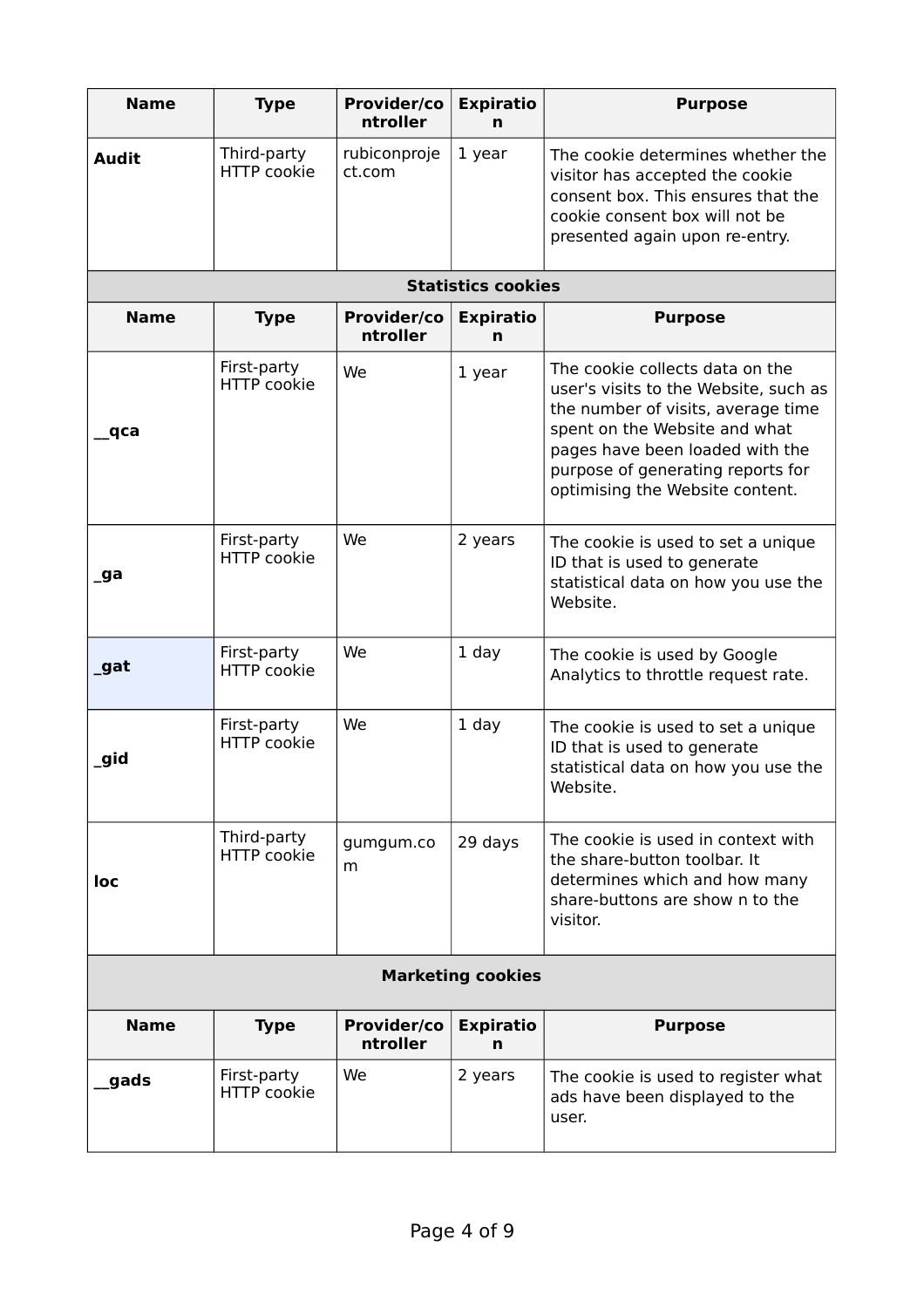| pubcid<br>_pubcid_exp   | First-party<br><b>HTML</b> cookies | We                          | Persistent        | The cookies collect data on visitors'<br>behaviour and interaction. This is<br>used to optimize the Website and<br>make advertisement on the<br>website more relevant.                                                                                                |
|-------------------------|------------------------------------|-----------------------------|-------------------|-----------------------------------------------------------------------------------------------------------------------------------------------------------------------------------------------------------------------------------------------------------------------|
| ad-id                   | Third-party<br><b>HTTP</b> cookie  | amazon-<br>adsystem.co<br>m | 258 days          | The cookie is used by Amazon<br>Advertising to register user actions<br>and target content on the website<br>based on ad clicks on a different<br>website.                                                                                                            |
| ad-privacy              | Third-party<br><b>HTTP</b> cookie  | amazon-<br>adsystem.co<br>m | 1901<br>days      | The cookie is used by Amazon<br>Advertising to register user actions<br>and target content on the website<br>based on ad clicks on a different<br>website.                                                                                                            |
| ads/ga-<br>audiences    | Third-party<br>Pixel cookie        | google.com                  | End of<br>session | The cookie is used by Google<br>AdWords to re-engage visitors that<br>are likely to convert to customers<br>based on the visitor's online<br>behaviour across websites.                                                                                               |
| GoogleAdSer<br>vingTest | First-party<br><b>HTTP</b> cookie  | We                          | End of<br>session | The cookie is used to register what<br>ads have been displayed to the<br>user.                                                                                                                                                                                        |
| khaos                   | Third-party<br><b>HTTP</b> cookie  | rubiconproje<br>ct.com      | 1 year            | The cookie registers user data,<br>such as IP address, geographical<br>location, visited websites, and what<br>ads the user has clicked, with the<br>purpose of optimising ad display<br>based on the user's movement on<br>websites that use the same ad<br>network. |
| mc                      | Third-party<br>HTTP cookie         | quantserve.c<br>om          | 13<br>months      | The cookie collects data on the<br>user's visits to the website, such as<br>what pages have been loaded. The<br>registered dat a is used for<br>targeted ads.                                                                                                         |
| <b>Rsid</b>             | Third-party<br><b>HTTP</b> cookie  | rubiconproje<br>ct.com      | End of<br>session | The cookie registers anonymised<br>user data, such as IP address,<br>geographical location, visited<br>websites, and what ads the user<br>has clicked, with the purpose of<br>optimising ad display based on the<br>user's movement on websites that                  |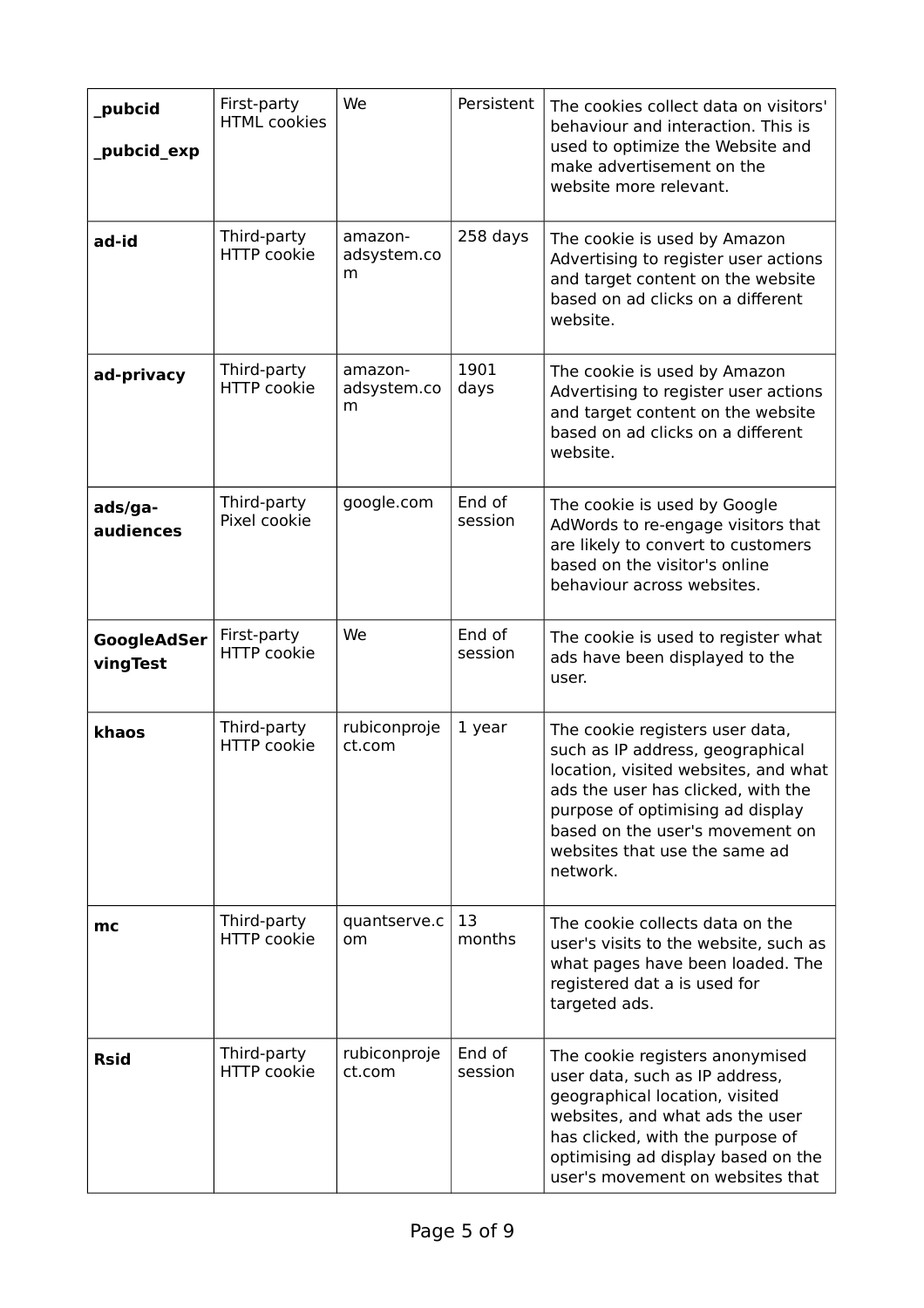|              |                                   |                             |                   | use the same ad network.                                                                                                                                                                                             |
|--------------|-----------------------------------|-----------------------------|-------------------|----------------------------------------------------------------------------------------------------------------------------------------------------------------------------------------------------------------------|
| s/ecm3       | Third-party<br>Pixel cookie       | amazon-<br>adsystem.co<br>m | End of<br>session | The cookie is used to present the<br>visitor with relevant content and<br>advertisement - The service is<br>provided by third party<br>advertisement hubs, which<br>facilitate real-time bidding for<br>advertisers. |
| <b>SSCLB</b> | Third-party<br><b>HTTP</b> cookie | 33across.co<br>m            | End of<br>session | Unclassified                                                                                                                                                                                                         |
| test cookie  | Third-party<br><b>HTTP</b> cookie | doubleclick.<br>net         | $1$ day           | The cookie is used to check if the<br>user's browser supports cookies.                                                                                                                                               |
| <b>Vst</b>   | Third-party<br><b>HTTP</b> cookie | Gum<br>gum.com              | 1 year            | The cookie is used to present the<br>visitor with relevant content and<br>advertisement - The service is<br>provided by third party<br>advertisement hubs, which<br>facilitate real-time bidding for<br>advertisers. |

### **6. Interest-based advertising**

We may place targeted interest-based advertisements on the Website as a part of the advertising network Google AdSense. Such advertisements are generated on the basis of your use of the Website and the data generated by your cookies. You can control how such advertisements are shown to you or opt-out from targeted advertising by consulting the guide powered by the Digital Advertising Alliance available at [https://youradchoices.com](https://youradchoices.com/) and Network Advertising Initiative available at [https://www.networkadvertising.org.](https://www.networkadvertising.org/)

### **7. Disabling cookies**

When we ask you to provide your consent to our use of non-strictly necessary cookies, you have a freedom not to provide such consent. If you would like to refuse our use of cookies on the Website, you can do it at any time by declining cookies in your browser or device. Please note that you cannot decline strictly necessary technical cookies.

You can manage the acceptance or rejection of cookies on your browser, according to the additional information provided on the below listed links. Please keep in mind that any settings on your browser, regarding the refusal of necessary cookies will likely influence your browsing experience on our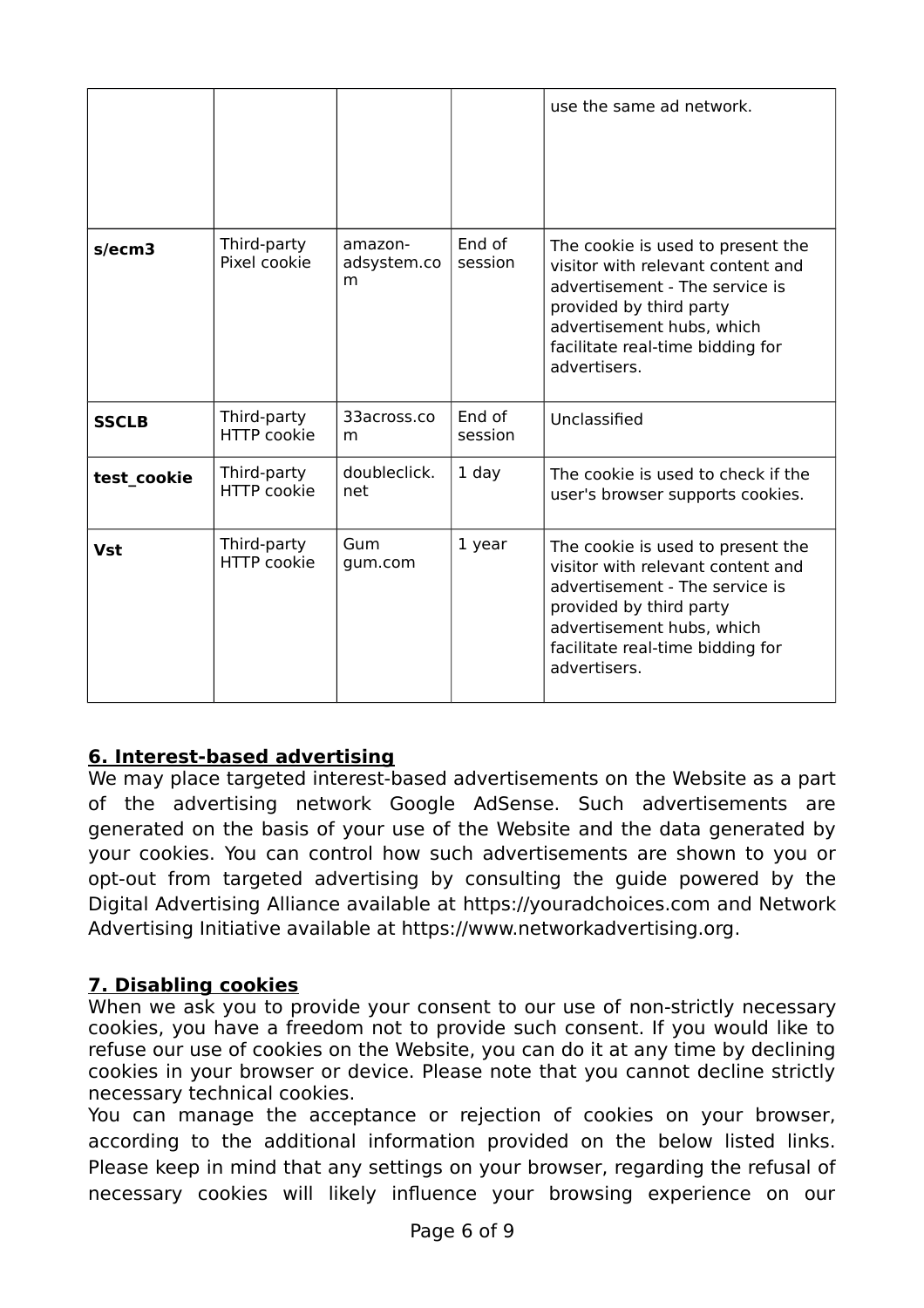Website, or even might prevent the usage of some or all of our services. In such a case, we accept no liability for the consequences of the poor functioning of our Website and our services resulting from the refusal or deletion of cookies.

For the management of cookies and your choices, the configuration of each browser is different. It is described in the help menu of your browser, which will allow you to know how to change your selection for cookies:

- Microsoft Internet Explorer: [http://windows.microsoft.com/en-](http://windows.microsoft.com/en-US/windows-vista/Block-or-allow-cookies)[US/windows-vista/Block-or-allow-cookies](http://windows.microsoft.com/en-US/windows-vista/Block-or-allow-cookies)
- Microsoft Edge: [https://privacy.microsoft.com/en-us/windows-10](https://privacy.microsoft.com/en-us/windows-10-microsoft-edge-and-privacy) [microsoft-edge-and-privacy](https://privacy.microsoft.com/en-us/windows-10-microsoft-edge-and-privacy)
- Apple Safari: [https://support.apple.com/en](https://support.apple.com/en-gb/guide/safari/sfri11471/mac)[gb/guide/safari/sfri11471/mac](https://support.apple.com/en-gb/guide/safari/sfri11471/mac)
- Google Chrome: [http://support.google.com/chrome/bin/answer.py?](http://support.google.com/chrome/bin/answer.py?hl=en&hlrm=en&answer=95647) [hl=en&hlrm=en&answer=95647](http://support.google.com/chrome/bin/answer.py?hl=en&hlrm=en&answer=95647)
- Mozilla Firefox: [https://support.mozilla.org/en-US/kb/how-clear-firefox](https://support.mozilla.org/en-US/kb/how-clear-firefox-cache)[cache](https://support.mozilla.org/en-US/kb/how-clear-firefox-cache)
- Opera:<http://help.opera.com/Windows/10.20/en/cookies.html>

The following links may also provide you with information on how to opt-out from certain types of cookies:

- Google Analytics Cookies:<https://tools.google.com/dlpage/gaoptout>
- Facebook cookies:<https://www.facebook.com/help/cookies/>
- Twitter cookies: [https://support.twitter.com/articles/20170518-use-of](https://support.twitter.com/articles/20170518-use-of-cookies-and-similar-technologies-by-twitter)[cookies-and-similar-technologies-by-twitter](https://support.twitter.com/articles/20170518-use-of-cookies-and-similar-technologies-by-twitter)
- Pinterest cookies:<https://policy.pinterest.com/cookies>
- LinkedIn cookies: [https://www.linkedin.com/legal/cookie-policy?](https://www.linkedin.com/legal/cookie-policy?_l=en_US) [\\_l=en\\_US](https://www.linkedin.com/legal/cookie-policy?_l=en_US)
- DoubleClick cookies: <https://www.google.com/settings/u/0/ads/authenticated>

You may also learn more by visiting <http://www.youronlinechoices.com/en/about-advertising-content>and <http://www.youronlinechoices.com/en/controling-its-cookies/>.

Finally, some cookies are deposited by third-party providers for the purpose of personalised advertising. You can also click on the following links to learn more about their practices and exercise your choices (keep in mind that this list is only partial and includes industry leaders which are likely to be found on our Website, notice list might change from time to time):

- Rubicon Cookies: [http://www.rubiconproject.com/privacy/consumer](http://www.rubiconproject.com/privacy/consumer-online-profile-and-opt-out/)[online-profile-and-opt-out/](http://www.rubiconproject.com/privacy/consumer-online-profile-and-opt-out/)
- DoubleClick for Publisher Cookies: <https://www.google.com/settings/u/0/ads/authenticated>
- AppNexus cookies: [http://appnexus.com/en/company/platform](http://appnexus.com/en/company/platform-privacy-policy-en)[privacy-policy-en](http://appnexus.com/en/company/platform-privacy-policy-en)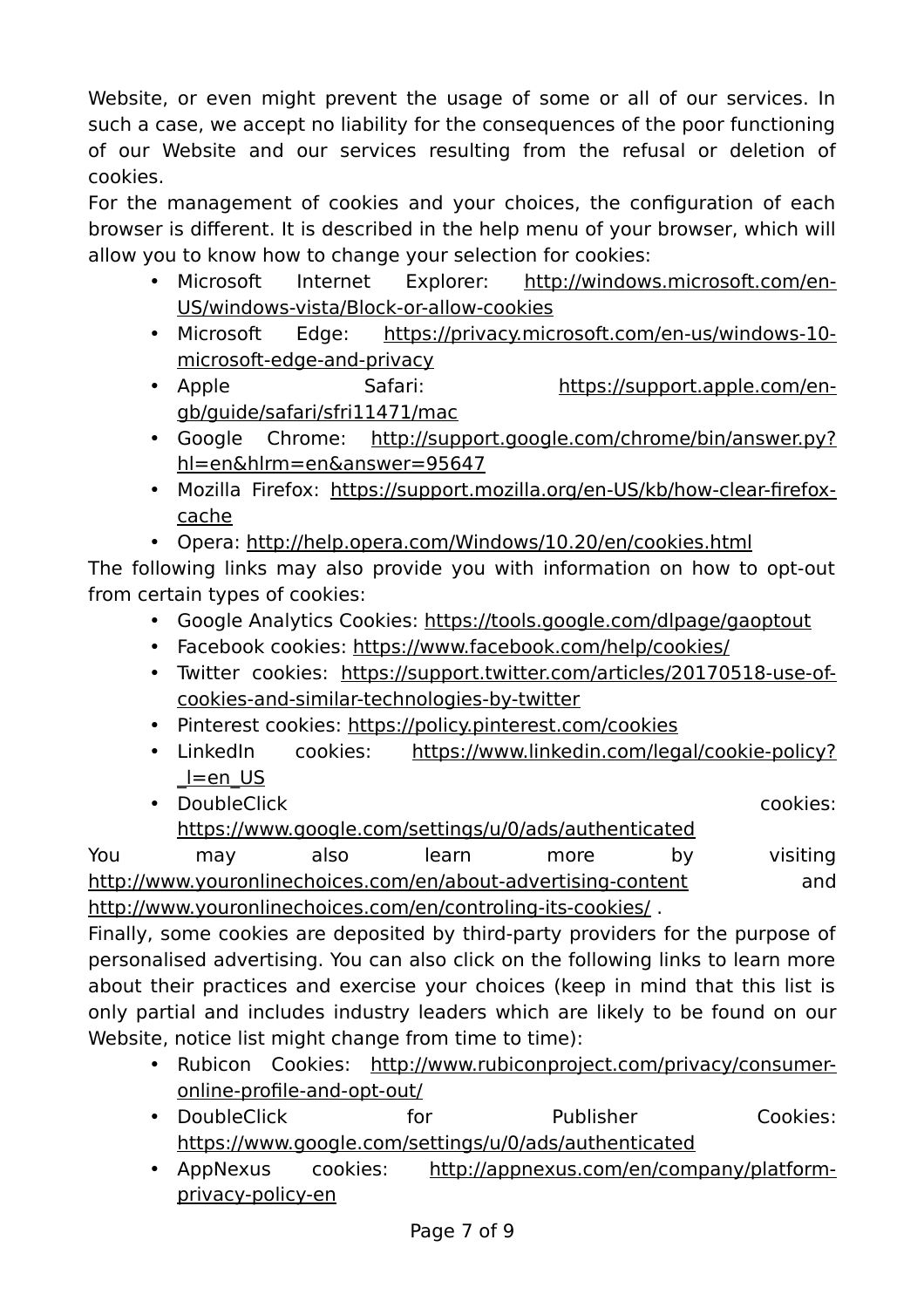- Cookie weborama: [https://weborama.com/en/respect-of-the-private](https://weborama.com/en/respect-of-the-private-life/)[life/](https://weborama.com/en/respect-of-the-private-life/)
- Cookie Index Exchange:<http://www.indexexchange.com/privacy/>
- Sovrn:<https://www.sovrn.com/privacy-policy/>
- Pubmatic:<https://pubmatic.com/legal/privacy-policy/>
- AOL (AUTH): <https://policies.oath.com/xw/en/oath/privacy/intl/index.html>
- BREALTIME (CPXI):<http://www.brealtime.com/privacy-policy/>
- District M:<https://districtm.net/en/page/data-and-privacy-policy/>
- PulsePoint: <https://policies.oath.com/xw/en/oath/privacy/intl/index.html>
- OpenX:<https://www.openx.com/legal/privacy-policy/>
- Gumgum:<https://gumgum.com/privacy-policy/>

### **8.Web Beacons**

We may also use a technology called web beacons to collect general information about your use of our Website and your use of special promotions or newsletters. The information we collect by web beacons allows us to statistically monitor the number of people who open our emails. Web beacons also help us to understand the behaviour of our customers, members, and visitors.

### **9.Google Ad and Content Network Privacy Notice**

Third-party vendors, including Google, use cookies to serve ads based on your past visits to our Website. Google's use of the DoubleClick cookie enables it and its partners to serve ads to you based on your visits to our Website and/or other websites on the Internet.

You may opt out of the use of the DoubleClick cookie for interest-based advertising by visiting<http://www.aboutads.info/choices>. If your are based in Europe, please visit http://www.youronlinechoices.eu

### **10.Google Analytics Privacy Notice**

Our Website uses Google Analytics to collect information about the use of our Website. Google Analytics collects information from users such as age, gender, interests, demographics, how often they visit our Website, what pages they visit, and what other websites they have used before coming to our Website. We use the information we get from Google Analytics to analyse traffic, remarket our products and services to users, improve our marketing, advertising, and to improve our Website. We have enabled Google Analytics advertising features such as re-marketing with Google Analytics, Google Display Network Impression Reporting, and Google Analytics Demographics and Interest Reporting. Google